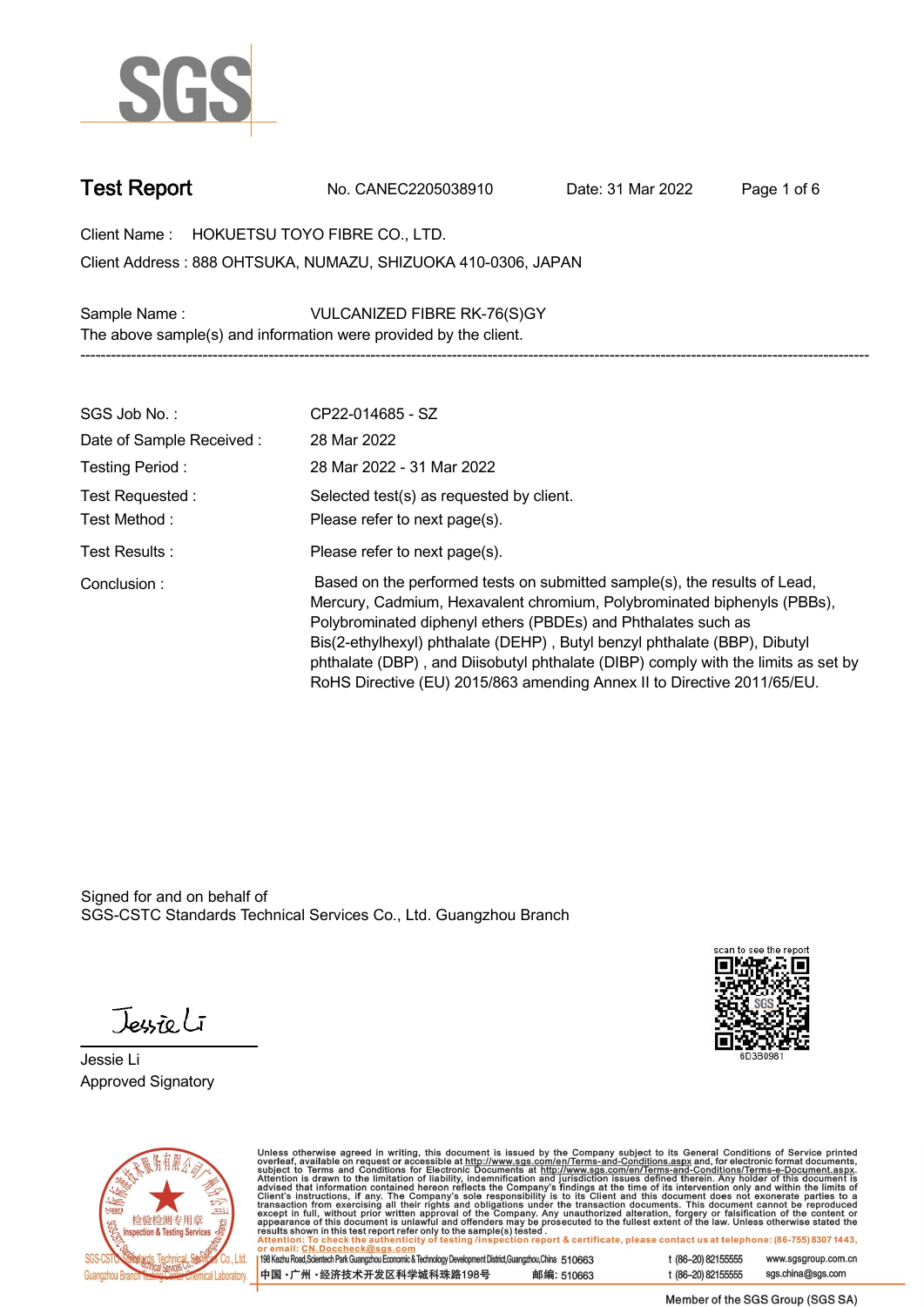

**Test Report. No. CANEC2205038910 . Date: 31 Mar 2022 . Page 2 of 6.**

**Test Results :.**

**Test Part Description : .**

| Specimen No.    | <b>SGS Sample ID</b> | <b>Description</b>  |
|-----------------|----------------------|---------------------|
| SN <sub>1</sub> | CAN22-050389.010     | Gray material sheet |

- **Remarks :.(1) 1 mg/kg = 1 ppm = 0.0001% .**
	- **(2) MDL = Method Detection Limit .**
	- **(3) ND = Not Detected ( < MDL ) .**
	- **(4) "-" = Not Regulated .**

## **RoHS Directive (EU) 2015/863 amending Annex II to Directive 2011/65/EU.**

**Test Method :. With reference to IEC 62321-4:2013+A1:2017, IEC 62321-5:2013, IEC 62321-7-2:2017 , IEC 62321-6:2015 and IEC 62321-8:2017, analyzed by ICP-OES , UV-Vis and GC-MS . .**

| Test Item(s)               | <b>Limit</b> | <u>Unit</u> | <b>MDL</b>                   | <u>010</u> |
|----------------------------|--------------|-------------|------------------------------|------------|
| Cadmium (Cd)               | 100          | mg/kg       | $\overline{c}$               | <b>ND</b>  |
| Lead (Pb)                  | 1,000        | mg/kg       | $\overline{2}$               | <b>ND</b>  |
| Mercury (Hg)               | 1,000        | mg/kg       | $\overline{2}$               | <b>ND</b>  |
| Hexavalent Chromium (CrVI) | 1,000        | mg/kg       | 8                            | <b>ND</b>  |
| Sum of PBBs                | 1,000        | mg/kg       | $\overline{\phantom{0}}$     | <b>ND</b>  |
| Monobromobiphenyl          |              | mg/kg       | 5                            | <b>ND</b>  |
| Dibromobiphenyl            | -            | mg/kg       | 5                            | <b>ND</b>  |
| Tribromobiphenyl           | -            | mg/kg       | 5                            | <b>ND</b>  |
| Tetrabromobiphenyl         |              | mg/kg       | 5                            | <b>ND</b>  |
| Pentabromobiphenyl         | -            | mg/kg       | 5                            | <b>ND</b>  |
| Hexabromobiphenyl          |              | mg/kg       | 5                            | <b>ND</b>  |
| Heptabromobiphenyl         |              | mg/kg       | 5                            | <b>ND</b>  |
| Octabromobiphenyl          | -            | mg/kg       | 5                            | <b>ND</b>  |
| Nonabromobiphenyl          |              | mg/kg       | 5                            | <b>ND</b>  |
| Decabromobiphenyl          |              | mg/kg       | 5                            | <b>ND</b>  |
| Sum of PBDEs               | 1,000        | mg/kg       | $\qquad \qquad \blacksquare$ | <b>ND</b>  |
| Monobromodiphenyl ether    |              | mg/kg       | 5                            | <b>ND</b>  |
| Dibromodiphenyl ether      |              | mg/kg       | 5                            | <b>ND</b>  |
| Tribromodiphenyl ether     | -            | mg/kg       | 5                            | <b>ND</b>  |
| Tetrabromodiphenyl ether   |              | mg/kg       | 5                            | <b>ND</b>  |
| Pentabromodiphenyl ether   |              | mg/kg       | 5                            | <b>ND</b>  |



Unless otherwise agreed in writing, this document is issued by the Company subject to its General Conditions of Service printed overleaf, available on request or accessible at http://www.sgs.com/en/Terms-and-Conditions.as

| or email: CN.Doccheck@sgs.com                                                                                |            |                    |                     |
|--------------------------------------------------------------------------------------------------------------|------------|--------------------|---------------------|
| 198 Kezhu Road, Scientech Park Guangzhou Economic & Technology Development District, Guangzhou, China 510663 |            | t (86-20) 82155555 | www.sgsgroup.com.cl |
| ┃中国 •广州 •经济技术开发区科学城科珠路198号 ↓                                                                                 | 邮编: 510663 | t (86-20) 82155555 | sgs.china@sgs.com   |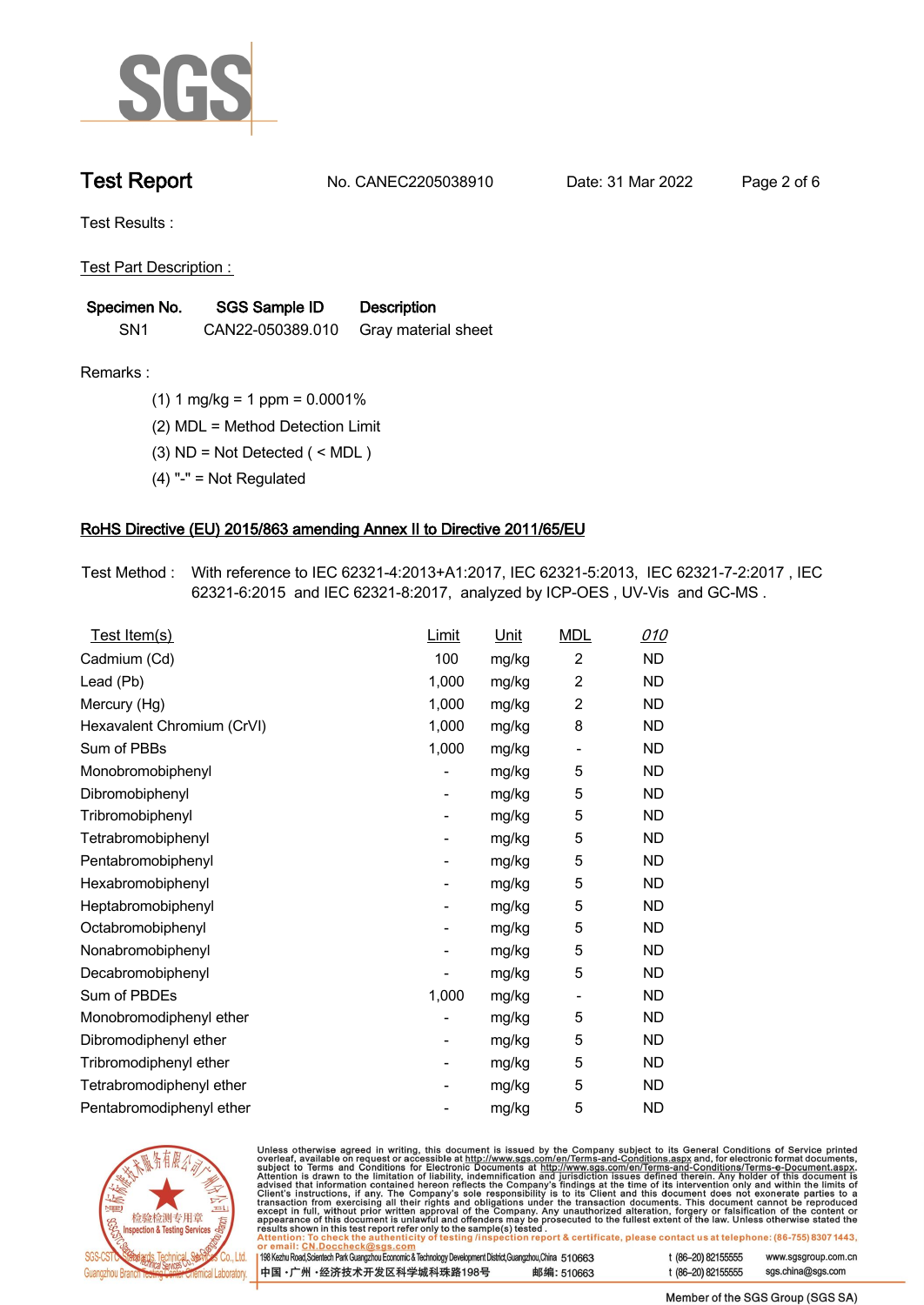

| <b>Test Report</b>                  | No. CANEC2205038910      |             |            | Date: 31 Mar 2022 | Page 3 of 6 |
|-------------------------------------|--------------------------|-------------|------------|-------------------|-------------|
| Test Item(s)                        | Limit                    | <u>Unit</u> | <b>MDL</b> | <u>010</u>        |             |
| Hexabromodiphenyl ether             | ٠                        | mg/kg       | 5          | <b>ND</b>         |             |
| Heptabromodiphenyl ether            | ٠                        | mg/kg       | 5          | <b>ND</b>         |             |
| Octabromodiphenyl ether             | $\overline{\phantom{a}}$ | mg/kg       | 5          | <b>ND</b>         |             |
| Nonabromodiphenyl ether             | $\overline{\phantom{a}}$ | mg/kg       | 5          | <b>ND</b>         |             |
| Decabromodiphenyl ether             | -                        | mg/kg       | 5          | <b>ND</b>         |             |
| Dibutyl phthalate (DBP)             | 1.000                    | mg/kg       | 50         | <b>ND</b>         |             |
| Butyl benzyl phthalate (BBP)        | 1.000                    | mg/kg       | 50         | <b>ND</b>         |             |
| Bis (2-ethylhexyl) phthalate (DEHP) | 1.000                    | mg/kg       | 50         | <b>ND</b>         |             |
| Diisobutyl Phthalates (DIBP)        | 1.000                    | mg/kg       | 50         | ND                |             |

### **Notes :.**

**(1) The maximum permissible limit is quoted from RoHS Directive (EU) 2015/863.**

**(2) IEC 62321 series is equivalent to EN 62321 series**

**https://www.cenelec.eu/dyn/www/f?p=104:30:1742232870351101::::FSP\_ORG\_ID,FSP\_LANG\_ID:12586 37,25**

**(3) The restriction of DEHP, BBP, DBP and DIBP shall apply to medical devices, including in vitro medical devices, and monitoring and control instruments, including industrial monitoring and control instruments, from 22 July 2021..**



Unless otherwise agreed in writing, this document is issued by the Company subject to its General Conditions of Service printed<br>overleaf, available on request or accessible at http://www.sgs.com/en/Terms-and-Conditions.as

| 198 Kezhu Road,Scientech Park Guangzhou Economic & Technology Development District,Guangzhou,China 510663 |            |
|-----------------------------------------------------------------------------------------------------------|------------|
| 中国 •广州 •经济技术开发区科学城科珠路198号                                                                                 | 邮编: 510663 |

www.sgsgroup.com.cn

t (86-20) 82155555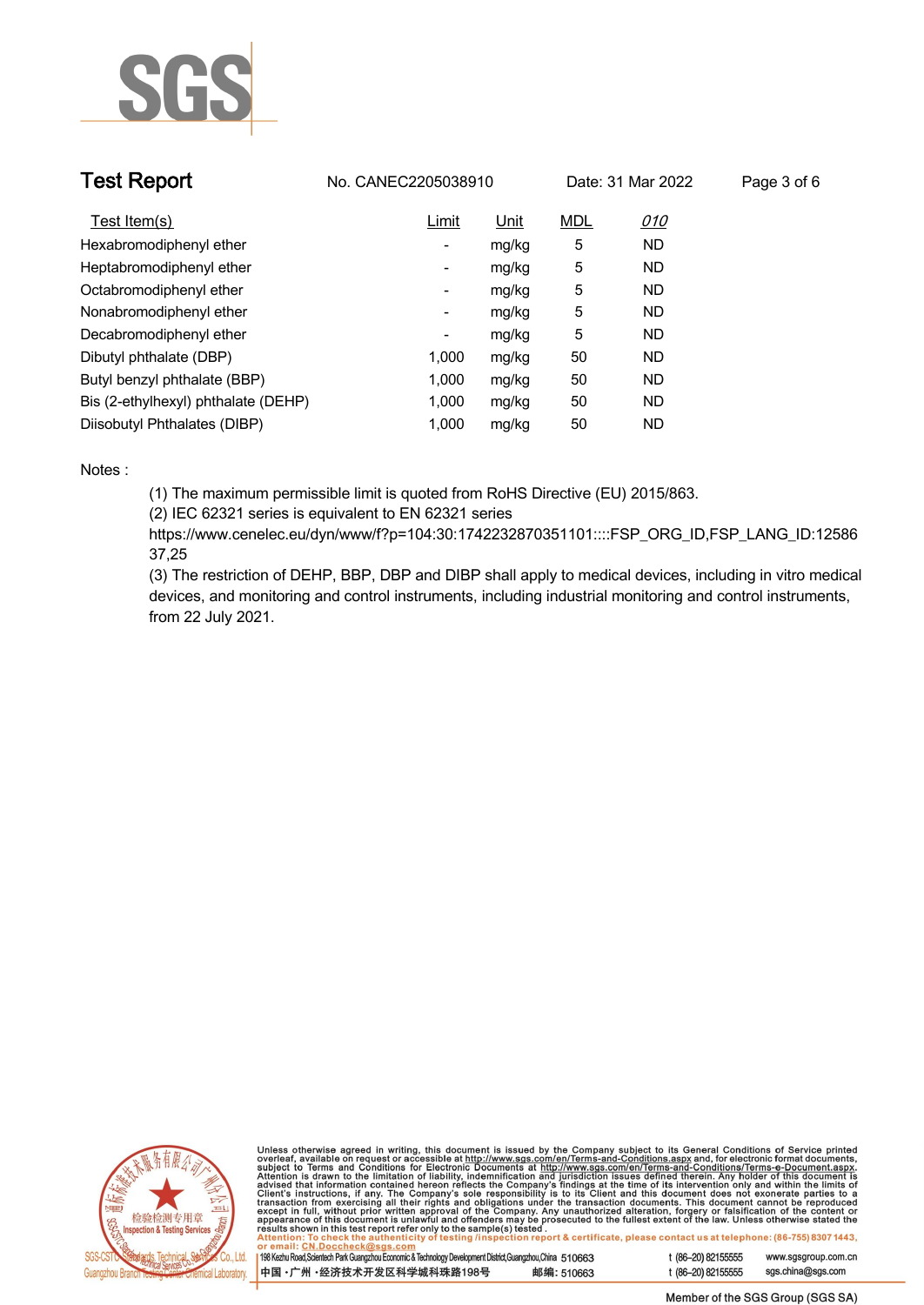

**Test Report. No. CANEC2205038910 . Date: 31 Mar 2022 . Page 4 of 6.**

## **ATTACHMENTS Pb/Cd/Hg/Cr6+/PBBs/PBDEs Testing Flow Chart**

**1) These samples were dissolved totally by pre -conditioning method according to below flow chart. (Cr6+ and PBBs/PBDEs test method excluded ).**





Unless otherwise agreed in writing, this document is issued by the Company subject to its General Conditions of Service printed<br>overleaf, available on request or accessible at <u>http://www.sgs.com/en/Terms-and-Conditions.a</u>

| 198 Kezhu Road,Scientech Park Guangzhou Economic & Technology Development District,Guangzhou,China 510663 |            |
|-----------------------------------------------------------------------------------------------------------|------------|
| 中国 •广州 •经济技术开发区科学城科珠路198号                                                                                 | 邮编: 510663 |

t (86-20) 82155555 www.sgsgroup.com.cn t (86-20) 82155555 sas.china@sas.com

Member of the SGS Group (SGS SA)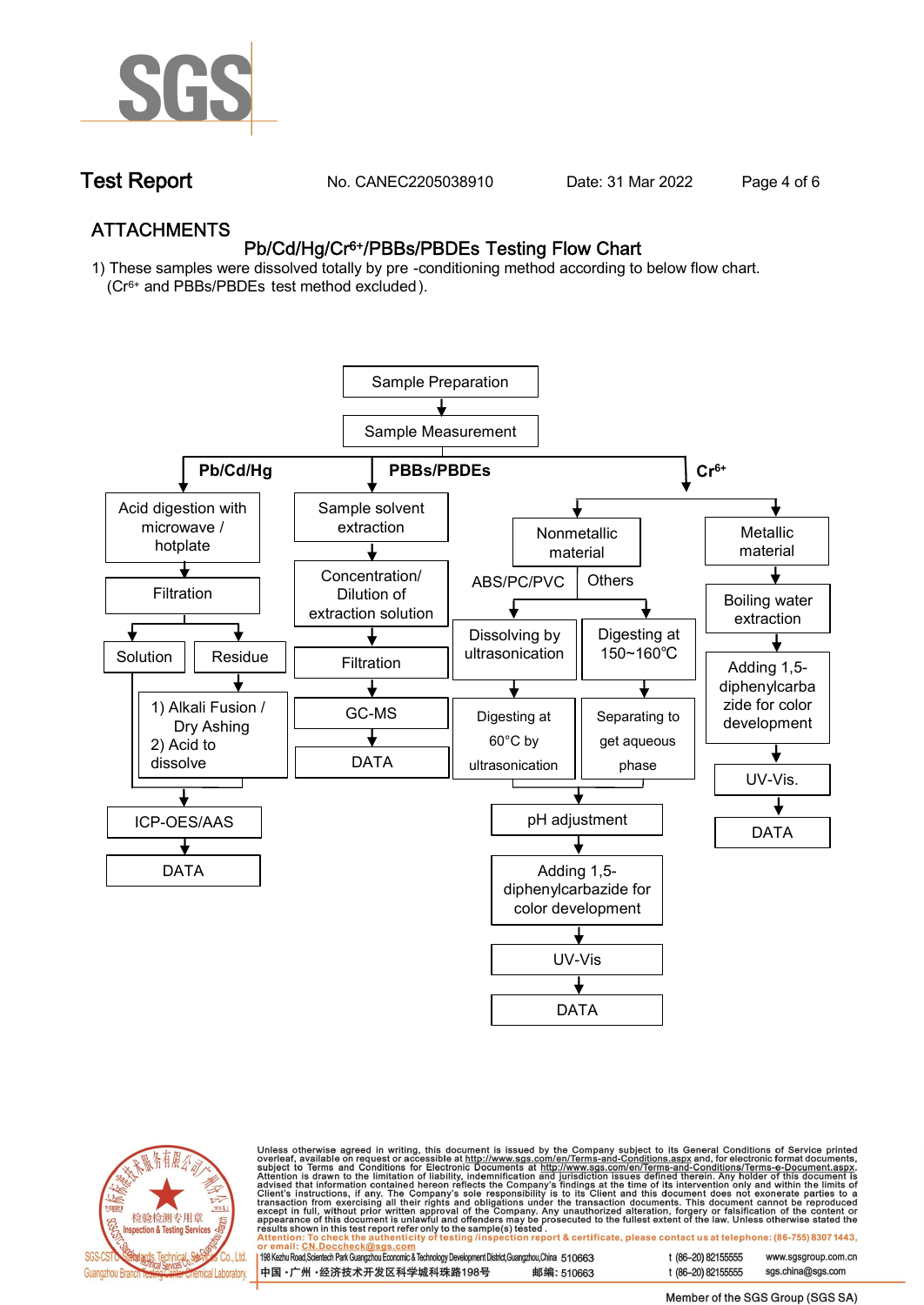

**Test Report. No. CANEC2205038910 . Date: 31 Mar 2022 . Page 5 of 6.**

# **ATTACHMENTS Phthalates Testing Flow Chart**





Unless otherwise agreed in writing, this document is issued by the Company subject to its General Conditions of Service printed<br>overleaf, available on request or accessible at http://www.sgs.com/en/Terms-and-Conditions.as

| <u>UI CIIIAII. UN.DUCCIICONIUSUS.COIII</u>                                                                |            |  |
|-----------------------------------------------------------------------------------------------------------|------------|--|
| 198 Kezhu Road,Scientech Park Guangzhou Economic & Technology Development District,Guangzhou,China 510663 |            |  |
|                                                                                                           |            |  |
| 中国 •广州 •经济技术开发区科学城科珠路198号                                                                                 | 邮编: 510663 |  |
|                                                                                                           |            |  |

t (86-20) 82155555 www.sgsgroup.com.cn t (86-20) 82155555 sgs.china@sgs.com